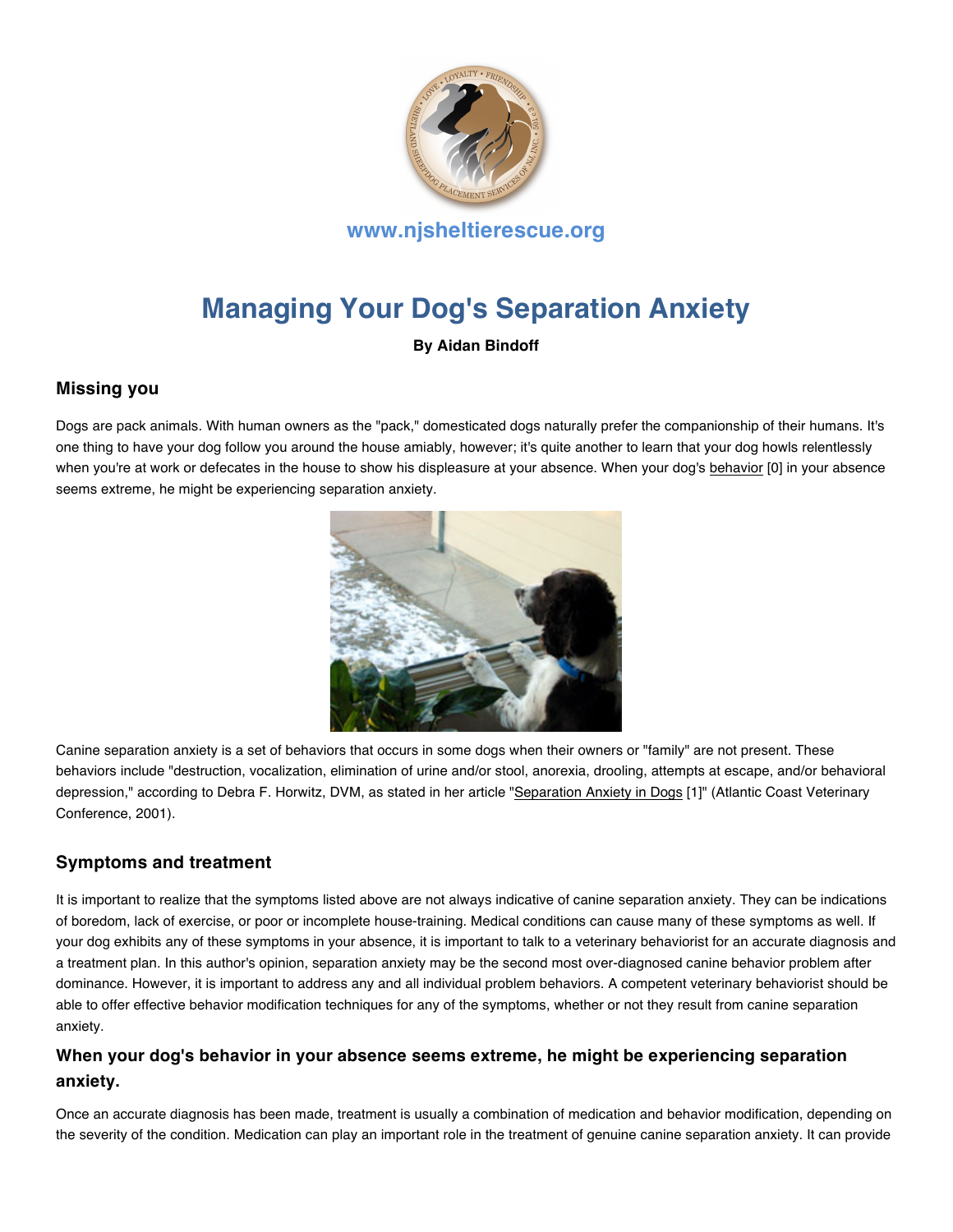

## **www.njsheltierescue.org**

a window of opportunity to undertake behavior modification techniques in real-life settings, something that can be difficult to implement without pharmacological assistance. Sometimes real life raises criteria [1] too fast for effective behavior modification; medication can provide a necessary advantage and relieve a beloved pet of discomfort and anxiety.

Internet searches provide a vast amount of information about the treatment of canine separation anxiety. Keep in mind that a veterinary behaviorist is the best source for treatment protocols. This article's single useful exercise seeks only to give an understanding of the behavioral principles at play in canine separation anxiety.

## **The Calming Yo-Yo exercise**

The Calming Yo-Yo exercise is designed to teach a dog how to remain calm during short, controlled absences from its owner. This exercise is useful for dogs who suffer from very mild to severe cases of separation anxiety, or for dogs who just don't like their owners to leave the room. A professional diagnosis of canine separation anxiety is not necessary to begin this exercise, but if your dog has a strong reaction to this exercise, it would be wise to consult a competent veterinary behaviorist soon.

## **The Calming Yo-Yo exercise is designed to teach a dog how to remain calm during short, controlled absences from its owner.**

The principles of the Calming Yo-Yo exercise are the same as for most realistic, sensible treatment protocols, which makes it easier to understand how those protocols work. The insights gained from this simple exercise make it less likely that serious errors will be made if or when more complex behavior modification procedures are attempted.

What the exercise does is demonstrate to the dog that being calm is the quickest, most reliable way to bring an owner back. Being anxious, whining, barking, stamping paws, panting excessively, or straining at the restraint won't achieve the dog's goal.

Like any good behavior modification program, this exercise starts off simply and works up, ensuring success all the way. It is important to make it easy for the dog to succeed at every step. Without success, there is nothing to reinforce; without reinforcement [1] there is less of the desired behavior.

## **Getting ready**

To start, find some way to restrain the dog so that he can't follow you. This can be a tether, a crate, a baby gate, or even a helper. It doesn't hurt to repeat the exercise with each of these restraints if they are available. Mix it up whenever possible, as it will be more practical to use one device over another in various situations. To simplify the explanation of the exercise, however, we'll assume that a tether is being used.

Make sure that your dog is in a harness or a wide, flat buckle collar fixed to a hook, post, or door handle-leaving just enough length of leash for your dog to sit, lie down, or turn around. As for you, start by standing immediately in front of your dog. Be quiet and calm. Don't give any cues—saying "Wait there, I'll be back in a minute" or "Stay," for example—as we want the ready behavior to be a default and not something that needs to be cued.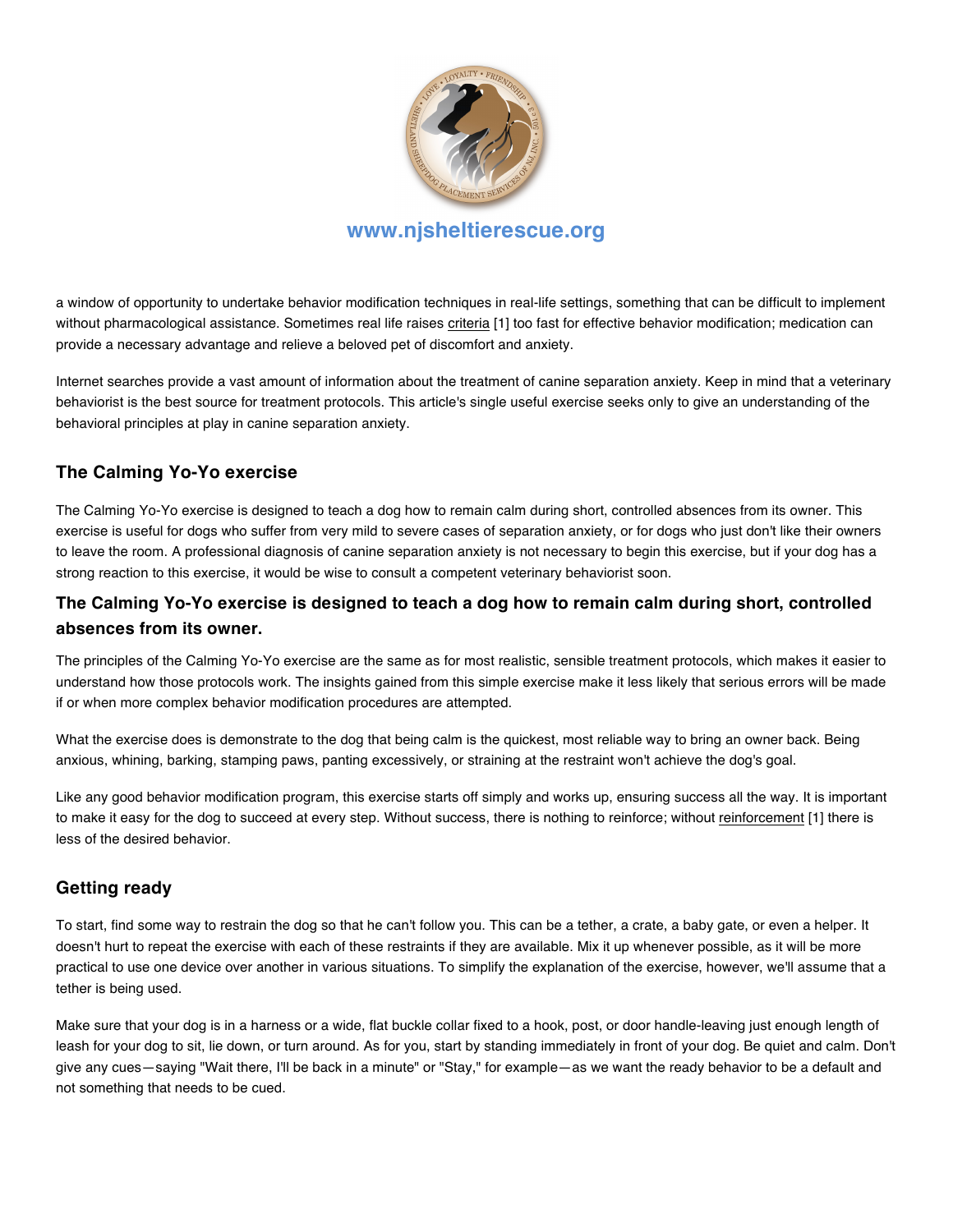

If your dog is excited, wait for him to calm down before beginning. Allow plenty of time to complete this exercise; you can't bail out partway through if your dog is displaying anxious behaviors.

## **Raising criteria with the 300 Peck Method**

- Take one step away from your dog. If he is calm, click your clicker [1] and return to your dog.
- Take two steps away from your dog. If he is calm, click and return.
- Take three steps away from your dog. If he is calm, click and return. If he is not calm, wait quietly until he calms down, then click and return. Then start again, taking just one step away from your dog.

The method used here to raise criteria is known as the "300 Peck [1]" method. The 300 Peck Method directs you to raise criteria by one step each trial until failure, and then reset the criteria to one and start again. This method is an easy way to raise criteria while achieving a very high rate of success.

#### **The 300 Peck Method is an easy way to raise criteria while achieving a very high rate of success.**

With these small successes, you'll soon run out of room and will have to go through a doorway and out of sight. In keeping with a "set your dog up for success" policy, don't leave the room just yet. Take the dog to another room and repeat the procedure—from the start in that room. Do this in several rooms in the house and then perform the exercise outdoors.

Moving out of sight is a big leap and would raise the criteria too fast if plenty of trials in different locations were not attempted first. In many outdoor locations you can take dozens of steps away from your dog before you move out of sight. When you can take 20-25 steps away from your dog while he remains calm, go back to the first room and try an "out-of-sight" trial where you move into another room.

When it's time for out-of-sight trials, start counting *seconds* out of sight instead of steps away. The exercise now uses a *duration* criteria rather than a *distance* criteria. Ultimately, the aim is to be able to stay away from your dog for long periods of time without your dog displaying any anxiety. This exercise is the first step toward that goal, taken under controlled and achievable circumstances.

Note that a baby monitor can be helpful in the advanced stages of the Calming Yo-Yo exercise, so that when you are out of normal hearing range you can still hear your dog.

## **What if my dog fails?**

If your dog does not remain calm at any of the steps outlined above, all you can do is wait for calm, then click and return. Reset your criteria to one step away and try again.

Anxious behavior is just behavior. It looks and sounds terrible, but it can't go on forever. If your dog (or anyone nearby) is not coming to any physical harm, then wait it out. If you really can't wait it out, at least wait for a *reduction* in the anxious behavior before you return to your dog. If the anxious behavior is extreme, seek professional help sooner rather than later!